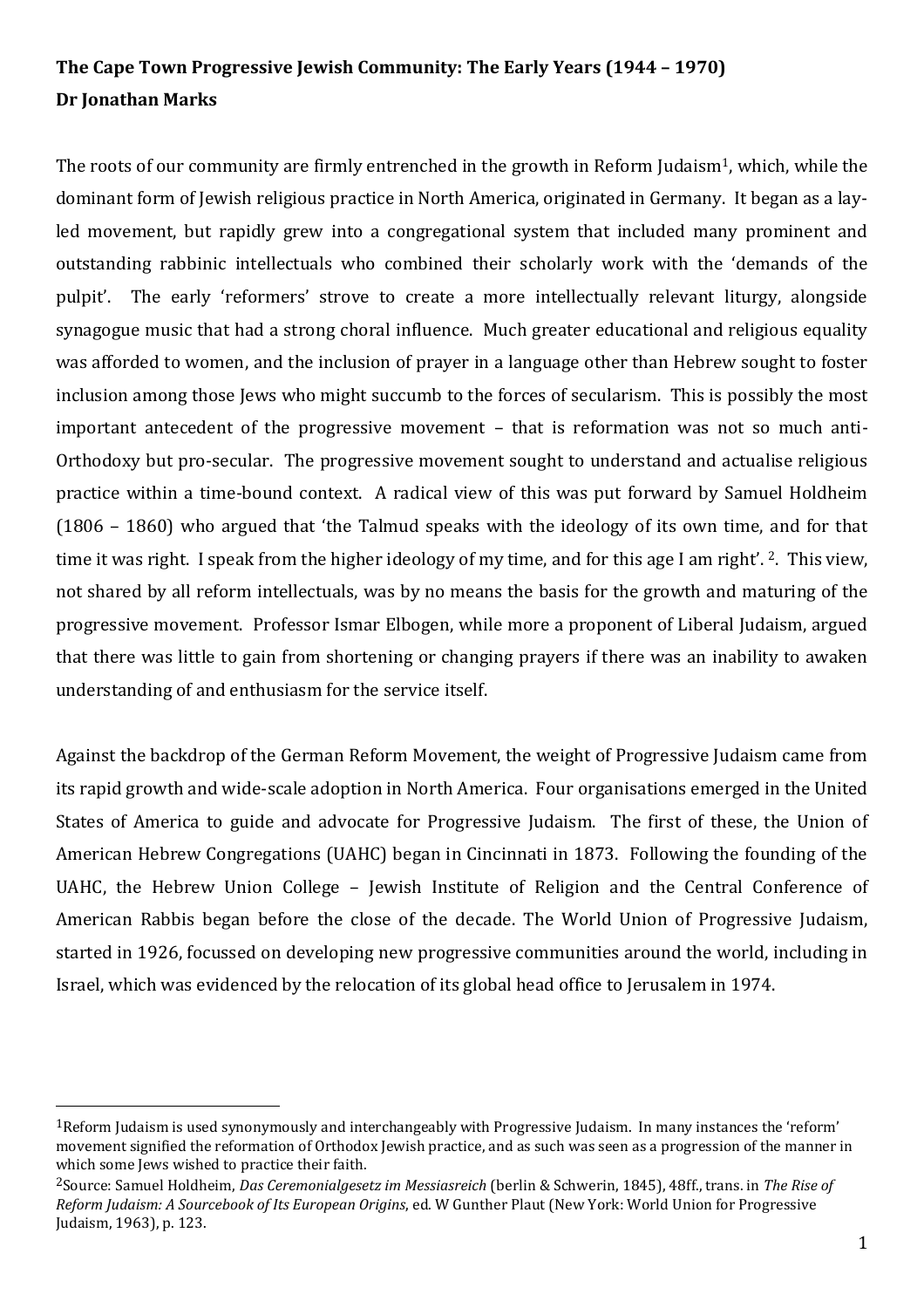An important element of the North American movement was rabbinic training. In the early 1930's, Professor Idelsohn of the Hebrew Union College in Cincinnati, made the trip to visit his brother in Johannesburg, and through a hastily arranged public lecture, a small committee was formed to promote the idea of a reform congregation in South Africa. Upon Professor Idelsohn's return to Cincinnati, he persuaded a senior student at the College, M.C Weiler, to travel to Johannesburg and accept the post of Rabbi for this fledgling community. Based upon the success of the establishment of the Johannesburg Reform Congregation, a group in Cape Town began the process of building support for a similar congregation in the Mother City. Rabbi Weiler was initially reluctant to support this initiative based on the reputed conservatism of the Cape Town Jewish community, however a small group of Capetonians persisted and in December 1943 a meeting was held at which the procedures for establishing a congregation were discussed and agreed upon. The fledgling Cape Town community was largely lay-led, with occasional rabbinic involvement from Rabbi Weiler and his assistant, Dr Rappaport, until July 1946, when Rabbi David Sherman arrived in Cape Town from the United States of America. Rabbi Sherman's induction into the Cape Town Jewish community was in the form of a rally held the day after his arrival. This rally was in protest to the raid by the British Mandatory Government on the Jewish Agency offices in Jerusalem. Rabbi Sherman recalls that this event and the response of South African Jewry indicated to him the strong Zionist sentiment felt by the community.



Rabbi Sherman is largely credited with the development of the reform congregations in Cape Town. While he was clearly supported and aided by many lay members, Rabbi Sherman worked tirelessly to not only build this new movement, but to defend its principles from attack from within the broader Jewish community. This included a leaflet from the Board of Jewish Education warning 'good and innocent people

who might be enticed by the glitter and glamour of this new fangled heresy', and public meetings conducted by the local Orthodox Chief Rabbi on the 'perils of reform'. Despite this resistance, the movement grew, to such an extent that space for worship and services became a constant challenge. The Orthodox community refused access to the Zionist Hall for High Holy Days, and this spurred the congregation to acquire their own property. Temple Israel, Green Point on the corner of Main Road and Upper Portswood Road, became the home of the Cape Town Reform Congregation. A sanctuary, hall and offices eventually replaced the house on the property, and the original ballroom (built by the previous owner for his four daughters) remained and is today still part of the facility. The Green Point Temple was dedicated in February 1952 at a ceremony that coincided with a meeting of the South African Union of Progressive Judaism.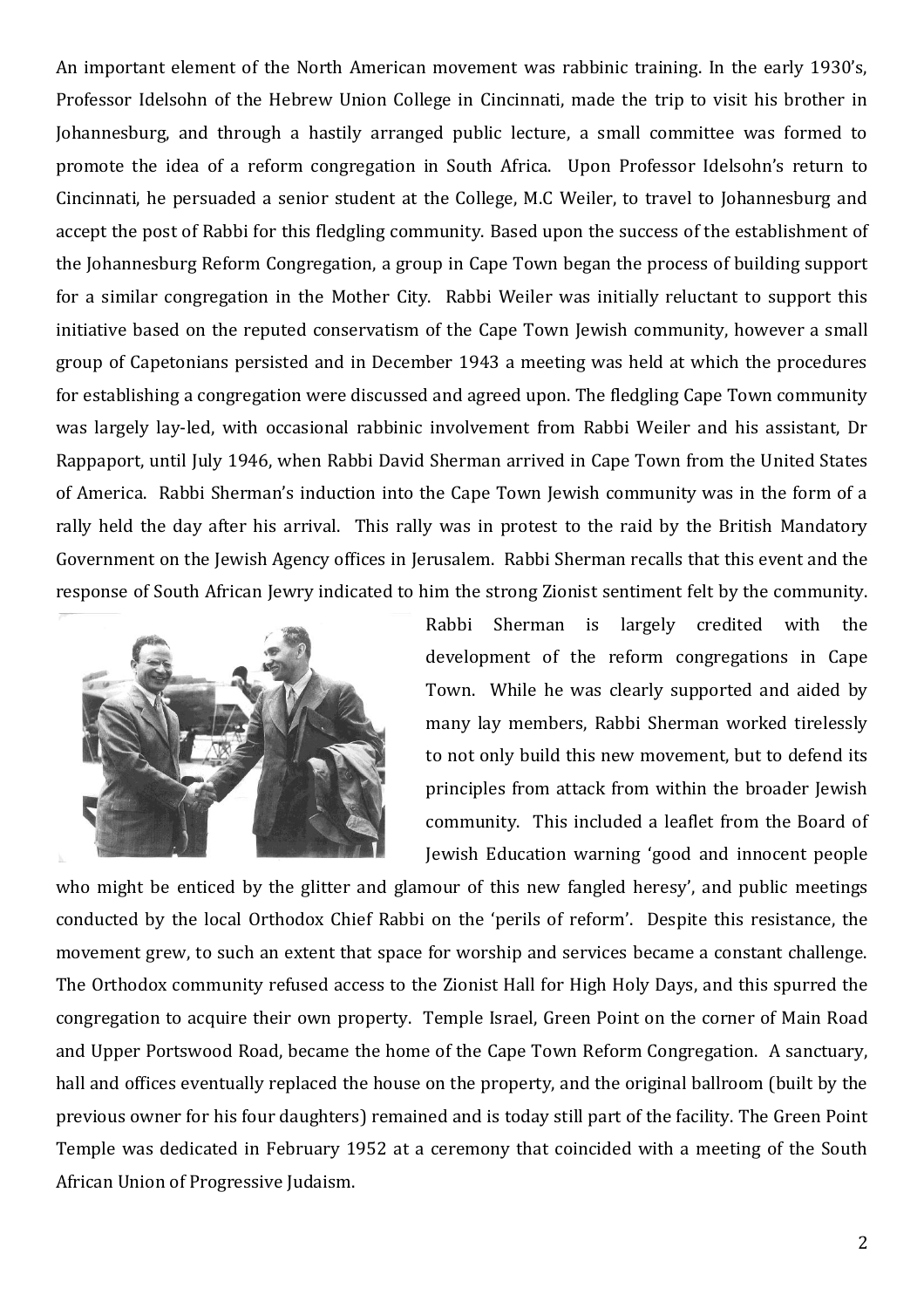A Hebrew School followed soon thereafter, which grew into two centres – one at the Portswood Road complex and another in the Masonic Hall in Newlands for children living in the Southern Suburbs. Interestingly, the first teacher at *cheder* was a Miss Bertha Cohen (daughter of Max Cohen), who within a few months of the school commencing married Rabbi Sherman. Bertha Sherman remains a much-loved member of the congregation today. Mrs Sherman took over as principal of the school and

programming included various youth activities as well as the first youth summer camp held in Franschoek in 1950. The camps remained a popular youth activity, with subsequent camps being held in Stellenbosch, Caledon, Elgin and Pearly Beach. To the youth movement was added a Sisterhood that played (and continues to play) an integral role in the life of the community. In the early days of congregational life, the Sisterhood in many ways signalled the important role that woman play in the Reform movement, and (in the words of Rabbi Sherman) '… did much to change the self image of Jewish women'.



With a growing suburban community, the need emerged for a second Temple and centre to serve these congregants. In January 1959 the property known as 'Manystairs' in Salisbury Road, Wynberg was acquired. It consisted of a large house and garden, and was dedicated a month later. The house was used for Hebrew classes for the next two years, when a hall was subsequently added for services. The Wynberg centre was in no small way made possible by the generosity of Mr Max Cohen (Rabbi Sherman's father-in-law) and Mr Leon Roup. The Max Cohen Hall at the Wynberg *shul* marks this contribution to our community. Reverend Richards had been appointed at Assistant Minister during 1959, and was charged with conducting Friday evening services in Wynberg. As Rev Richards was required at the Green Point school on Saturday mornings, a graduate of the Temple Hebrew School, Richard Newman, conducted the children's services in Wynberg. Rabbi Newman is today a muchrespected member of the congregation's rabbinical team, having completed his rabbinic training through Abraham Geiger Kolleg in Berlin. In the mid-1960's the house at Salisbury Road was demolished and a new centre including a sanctuary, office and school rooms were constructed; the Wynberg Centre was dedicated in April 1966. Reverend Isaac Richards went on sabbatical soon thereafter to complete his rabbinic ordination at Leo Baeck College in London. Rabbi Richards returned to the Wynberg congregation to officiate, before leaving some years later to take a post at the Progressive community in Durban. With Rabbi Richards' departure, Mrs Sherman continued to teach at both Hebrew schools, until the arrival and short stay in 1970 of Rabbi Earl Vinecour, who held the